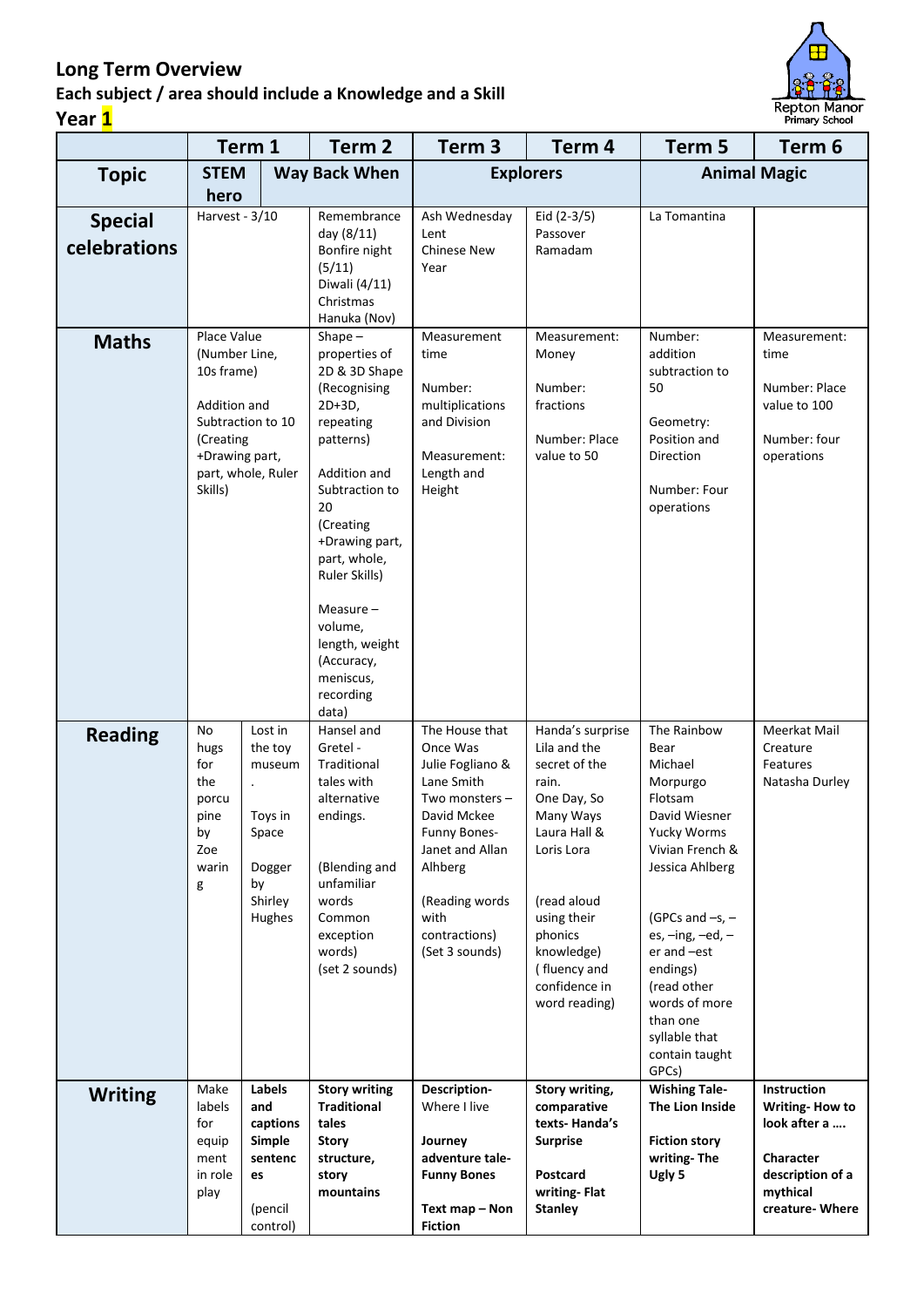|                                  | Losin<br>g<br>Tale:<br><b>Dogg</b><br>er<br>Thank<br>you<br>cards<br>for<br>anyon<br>e who<br>works<br>in the<br>hospit<br>$al -$<br>clap<br>for<br>the<br>nhs | (letter<br>formati<br>on)<br>(Capital<br>letter<br>formati<br>on)<br>(finger<br>spaces)<br>(digits 0-<br>9)<br>(saying<br>out<br>loud) | Fact file -<br>Non-fiction-<br><b>Spice Girls</b><br>(letter<br>formation<br>families)<br>(composing a<br>sentence<br>orally before<br>writing it)<br>(Punctuate<br>capital letter<br>and a full stop,<br>question mark<br>or exclamation<br>mark)<br>(Using a<br>capital letter<br>for names of<br>people, places,<br>the days of the<br>week, and the<br>personal<br>pronoun 'l') | instruction<br>writing<br>(sequencing<br>sentences to<br>form short<br>narratives.)<br>(joining words<br>and joining<br>clauses using<br>and, adjectives,<br>personal<br>pronoun I) | (write from<br>memory simple<br>sentences<br>dictated by the<br>teacher that<br>include words<br>using the GPCs<br>and common<br>exception words<br>taught so far) | (re-reading what<br>they have<br>written to check<br>that it makes<br>sense)<br>(discuss what<br>they have<br>written with the<br>teacher or other<br>pupils)                          | the Wild Things<br>Are<br>(read aloud their<br>writing clearly<br>enough to be<br>heard by their<br>peers and the<br>teacher)                                                                                                           |  |  |
|----------------------------------|----------------------------------------------------------------------------------------------------------------------------------------------------------------|----------------------------------------------------------------------------------------------------------------------------------------|-------------------------------------------------------------------------------------------------------------------------------------------------------------------------------------------------------------------------------------------------------------------------------------------------------------------------------------------------------------------------------------|-------------------------------------------------------------------------------------------------------------------------------------------------------------------------------------|--------------------------------------------------------------------------------------------------------------------------------------------------------------------|----------------------------------------------------------------------------------------------------------------------------------------------------------------------------------------|-----------------------------------------------------------------------------------------------------------------------------------------------------------------------------------------------------------------------------------------|--|--|
| <b>GPS</b>                       | Ready to write<br>Punctuating<br>sentences                                                                                                                     |                                                                                                                                        | Word classes<br>Capital letters                                                                                                                                                                                                                                                                                                                                                     | Conjunctio<br>ns<br>Capital<br>letters for<br>'I' names<br>and places.                                                                                                              | Questions<br>Plurals<br>Exclamatio<br>n marks                                                                                                                      | Prefixes<br><b>Suffixes</b><br>Exclamation<br>marks                                                                                                                                    | Sequencing<br>sentence to<br>form a<br>narrative<br>Adverbials                                                                                                                                                                          |  |  |
| <b>Spelling</b>                  |                                                                                                                                                                | See excel document for spelling lists for year.<br>words containing each of the 40+ phonemes already taught<br>common exception words  |                                                                                                                                                                                                                                                                                                                                                                                     |                                                                                                                                                                                     |                                                                                                                                                                    |                                                                                                                                                                                        |                                                                                                                                                                                                                                         |  |  |
| <b>Science</b>                   | Material<br>$s - best$<br>material<br>for<br>bandag<br>es                                                                                                      | Old<br>and<br>new<br>toys<br>(mate<br>rials)                                                                                           | Space drama<br>workshop                                                                                                                                                                                                                                                                                                                                                             | <b>Plants around</b><br>the world<br><b>Trees</b><br>L,<br>around the<br>world<br>Structure of<br>plants.                                                                           | <b>Weather and</b><br>seasons-<br>comparing them<br>around the<br>world.<br>(observe<br>changes)<br>Working<br>scientifically                                      | Working<br>Scientifically<br><b>Exploring</b><br>species of<br>animal.<br>Animal<br>$\bullet$<br>species/<br>classes<br>carnivore,<br>$\bullet$<br>omnivore,<br>herbivore<br>Ducklings | Working<br>Scientifically<br>Using a range of<br>materials and<br>exploring how<br>they can be<br>used to make<br>moving animal<br>puppet.<br>(materials)<br>(material<br>properties)<br>(comparing and<br>grouping)<br>Trip to the zoo |  |  |
| <b>Computing</b><br>and E-Safety | Computer<br>Systems and<br>Networks.-<br>Technology<br>around us<br>Copyright and<br>Ownership                                                                 |                                                                                                                                        | E-safety<br>Save a file<br>Manipulate<br>and retrieve<br>content<br>Using the<br>mouse $/$<br>Multimedia-<br>Digital<br>Painting<br>Self-image and<br><b>Identity Online</b><br>Reputation                                                                                                                                                                                          | Multimedia-<br><b>Digital Writing</b><br>Health, Well-<br>Being and Life<br>Style                                                                                                   | Programming-<br>Moving a robot<br>Online<br>Reputation<br><b>Online Bullying</b>                                                                                   | Handling Data-<br>Grouping Data.<br>Managing<br>Information<br>Online                                                                                                                  | Programming-<br>Introduction to<br>animation.<br>Privacy and<br>Security                                                                                                                                                                |  |  |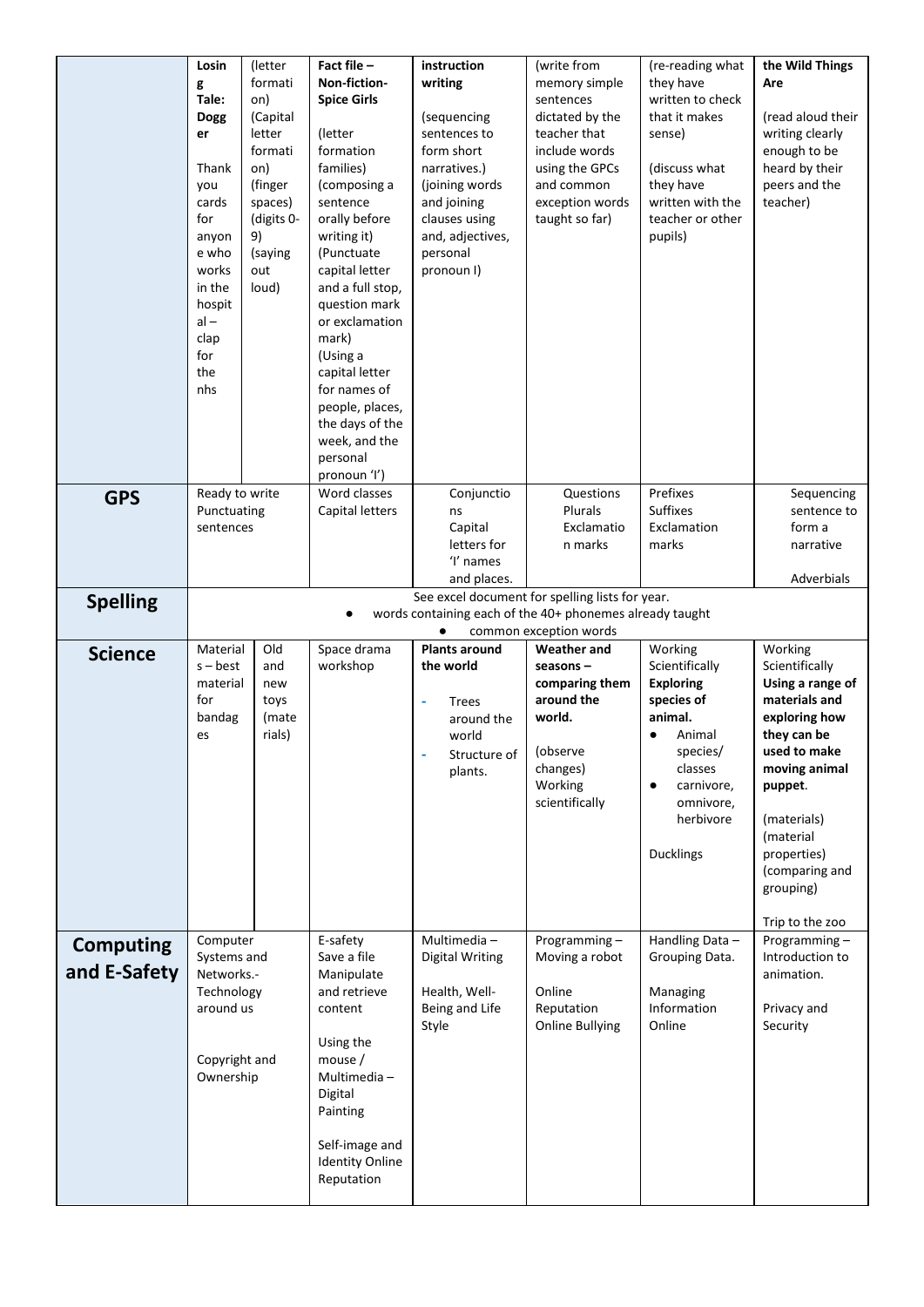| <b>History</b> | Celebr<br>ating      | Toys<br>from       | Significant<br>individuals.         | Learning about<br>explores from  |                                 |  |
|----------------|----------------------|--------------------|-------------------------------------|----------------------------------|---------------------------------|--|
|                | differe              | the                |                                     | the past                         |                                 |  |
|                | $nces -$<br>ideas    | past<br>Traditio   | Music from<br>the past $-$ The      |                                  |                                 |  |
|                | of the               | nal                | <b>Beatles</b>                      |                                  |                                 |  |
|                | past                 | tales              | Difference in                       |                                  |                                 |  |
|                | Compa                | Chrono             | technology                          |                                  |                                 |  |
|                | re 2<br>heroes       | logical<br>underst | <b>Historical</b>                   |                                  |                                 |  |
|                |                      | anding             | enquiry                             |                                  |                                 |  |
|                | Sharin<br>g          | chronol<br>ogical  | Ask and<br>$\bullet$<br>answer      |                                  |                                 |  |
|                | experi               | order              | questions                           |                                  |                                 |  |
|                | ences<br>from        | Use<br>words       | Artefacts/<br>$\bullet$<br>photogra |                                  |                                 |  |
|                | lockdo               | and                | ph                                  |                                  |                                 |  |
|                | $wn -$<br><b>NHS</b> | phrases<br>Talk    | provided<br>Begin to<br>$\bullet$   |                                  |                                 |  |
|                | heroes               | about              | identify                            |                                  |                                 |  |
|                |                      | things<br>that     | the main<br>differenc               |                                  |                                 |  |
|                |                      | happen             | es                                  |                                  |                                 |  |
|                |                      | ed<br>when         | Identify<br>$\bullet$<br>objects    |                                  |                                 |  |
|                |                      | they<br>were       | from the                            |                                  |                                 |  |
|                |                      | little             | past.                               |                                  |                                 |  |
|                |                      | Know<br>that       |                                     |                                  |                                 |  |
|                |                      | some               |                                     |                                  |                                 |  |
|                |                      | objects<br>belong  |                                     |                                  |                                 |  |
|                |                      | ed to              |                                     |                                  |                                 |  |
|                |                      | the<br>past        |                                     |                                  |                                 |  |
|                |                      |                    |                                     |                                  |                                 |  |
| Geography      |                      |                    |                                     | Local-                           | Comparing<br><b>England and</b> |  |
|                |                      |                    |                                     | 7 continents and                 | Africa<br><b>Using maps</b>     |  |
|                |                      |                    |                                     | 5 oceans                         |                                 |  |
|                |                      |                    |                                     | 4 countries of<br>the UK         | Contrasting.                    |  |
|                |                      |                    |                                     |                                  | use world maps,                 |  |
|                |                      |                    |                                     | Identify seasonal<br>and daily   | routes on a map                 |  |
|                |                      |                    |                                     | weather                          |                                 |  |
|                |                      |                    |                                     | patterns<br>key physical         | fieldwork                       |  |
|                |                      |                    |                                     | features,                        |                                 |  |
|                |                      |                    |                                     | key human<br>features,           |                                 |  |
|                |                      |                    |                                     | Maps                             |                                 |  |
|                |                      |                    |                                     | North and south<br>pole          |                                 |  |
| <b>DT</b>      |                      |                    | Make a toy                          | Take a look at                   | <b>Exploring food</b>           |  |
|                |                      |                    | that moves                          | buildings-<br><b>Bridges and</b> | from around the<br>world        |  |
|                |                      |                    |                                     | landmarks.                       | Healthy<br>÷                    |  |
|                |                      |                    |                                     | <b>Build</b><br>÷<br>structures, | diet<br>understand<br>÷,        |  |
|                |                      |                    |                                     | explore and<br>$\blacksquare$    | where food                      |  |
|                |                      |                    |                                     | use mecha<br>nisms, in           | comes<br>from.                  |  |
|                |                      |                    |                                     | their<br>products                |                                 |  |
|                |                      |                    |                                     |                                  |                                 |  |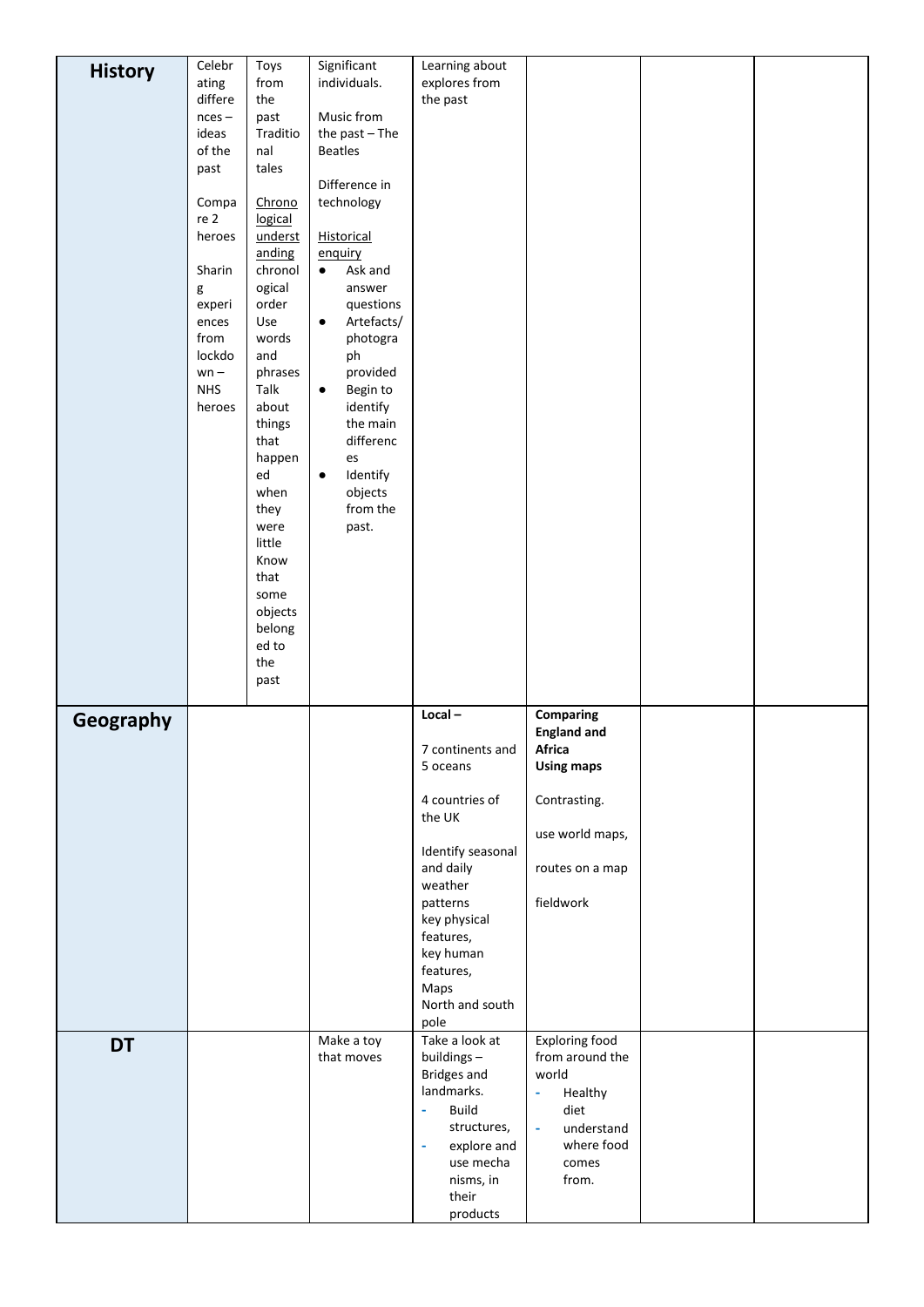| <b>Art</b>   | Sketching their<br>favourite toy<br>(sketching and art<br>techniques)<br>(artists and their<br>work) | Joseph Cornell<br>- sculptures<br>Design a<br>background<br>for their mini<br>movie<br>(To use a<br>range of<br>materials<br>creatively to<br>design and<br>make<br>products)<br>(To use<br>drawing,<br>painting and<br>sculpture to<br>develop and<br>share their<br>ideas,<br>experiences<br>and<br>imagination.)                                                             |                                          | Brian Pollard-<br>travel                                                 |                          | Create a clay<br>model animal,<br>plan and design.<br>Henry Moore-<br>sketches and<br>sculptures<br>Range of<br>materials<br>Using clay to<br>make animals<br>models<br>tools and<br>÷,<br>equipment<br>explore and<br>÷<br>evaluate a<br>range of<br>existing<br>products<br>evaluate<br>ä,<br>their ideas<br>and<br>products<br>against<br>design<br>criteria |
|--------------|------------------------------------------------------------------------------------------------------|---------------------------------------------------------------------------------------------------------------------------------------------------------------------------------------------------------------------------------------------------------------------------------------------------------------------------------------------------------------------------------|------------------------------------------|--------------------------------------------------------------------------|--------------------------|-----------------------------------------------------------------------------------------------------------------------------------------------------------------------------------------------------------------------------------------------------------------------------------------------------------------------------------------------------------------|
| <b>RE</b>    | Jesus as a Friend                                                                                    | Christmas<br>Story<br>Christianity<br>Eid<br>comparison                                                                                                                                                                                                                                                                                                                         |                                          | Easter story<br>Christianity                                             |                          |                                                                                                                                                                                                                                                                                                                                                                 |
| <b>PE</b>    | Athletics                                                                                            | Dance-<br>Superheroes                                                                                                                                                                                                                                                                                                                                                           | Gymnastics $1 -$<br>Travel and<br>Shapes | Gymnastics $2 -$<br><b>Balances</b> and<br>Jumps                         | Throwing and<br>catching | Dance - where<br>the wild things<br>are Animals                                                                                                                                                                                                                                                                                                                 |
| <b>Games</b> | Sending and<br>Receiving                                                                             | Sending and<br>receiving                                                                                                                                                                                                                                                                                                                                                        | Attacking and<br>defending               | Net and Wall                                                             | Sticking and<br>Fielding | Sports Day<br>activities                                                                                                                                                                                                                                                                                                                                        |
| <b>Music</b> |                                                                                                      | Forming own<br>band,<br>exploring<br>instruments.<br>use their<br>voices<br>expressively<br>play<br>instruments<br>musically<br>listen with<br>concentration<br>and<br>understanding<br>to a range of<br>high-quality<br>live and<br>recorded<br>music<br>experiment<br>with, create,<br>select and<br>combine<br>sounds using<br>the<br>interrelated<br>dimensions of<br>music |                                          | <b>Music from</b><br>around the<br>world<br>(Using voices<br>and chants) |                          | <b>Animal sounds</b><br>(Using<br>voices and<br>chants)<br>play<br>instrument<br>s musically                                                                                                                                                                                                                                                                    |